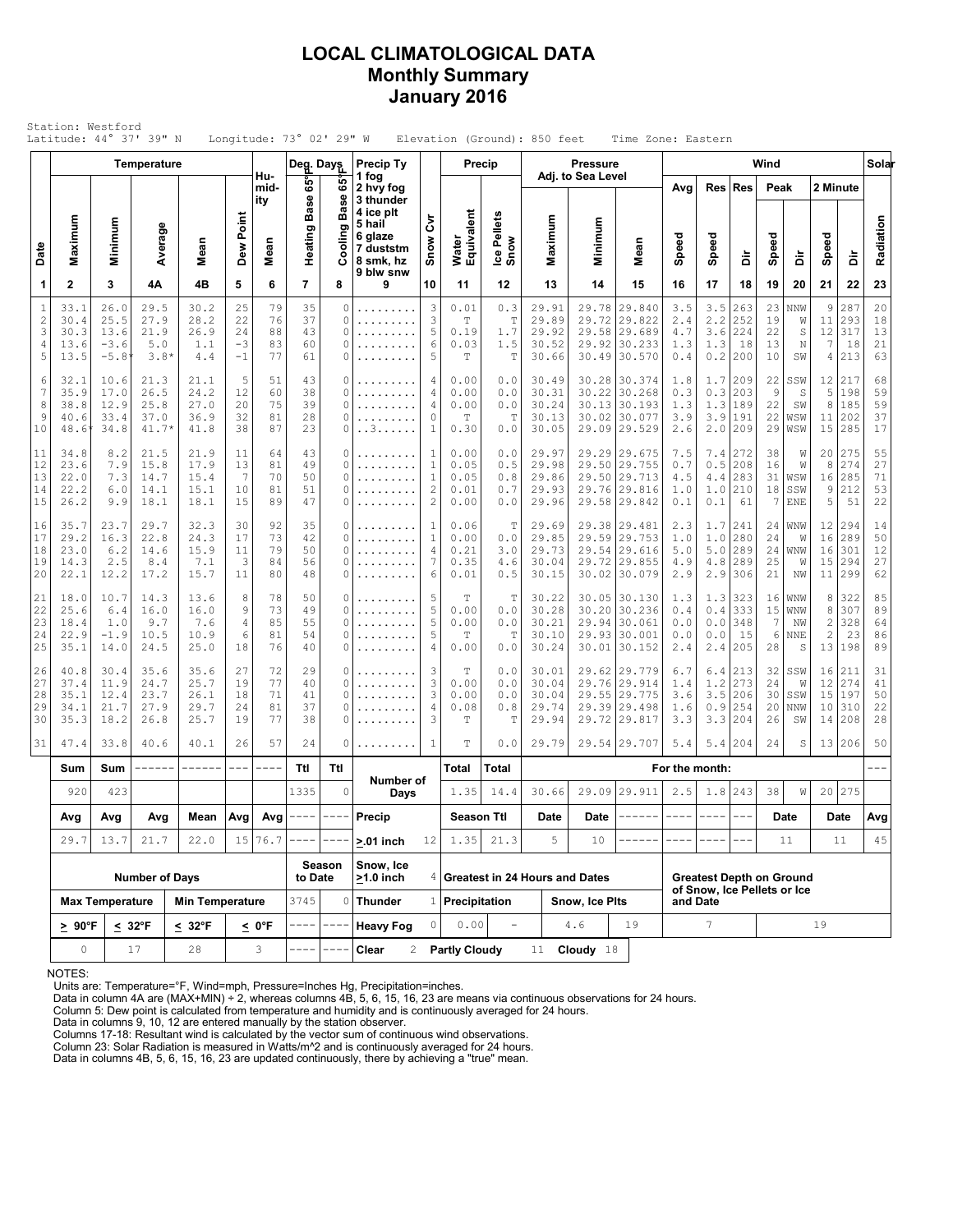# **OBSERVATIONS AT 3-HOUR INTERVALS January 2016: Westford**

|                                                                                                                                                                                                                                                                                                                                                                                                                                                                                  |                                                     |                                                                                       |                                                              |                                                                 |                                                                                     |                                                                   |                                                           | Wind                                                                  |                                                                                  |                                                       |                                                                                      |                                                              |                                                  |                                                                                                                                                                                                    |                                                                                   |                                                                | Wind                                                                 |                                                              |                                              |                                                                                           |                                                              |                                                 |                                                         |                                                                                                 |                                              | Wind                                                                                             |                                                                                                         |
|----------------------------------------------------------------------------------------------------------------------------------------------------------------------------------------------------------------------------------------------------------------------------------------------------------------------------------------------------------------------------------------------------------------------------------------------------------------------------------|-----------------------------------------------------|---------------------------------------------------------------------------------------|--------------------------------------------------------------|-----------------------------------------------------------------|-------------------------------------------------------------------------------------|-------------------------------------------------------------------|-----------------------------------------------------------|-----------------------------------------------------------------------|----------------------------------------------------------------------------------|-------------------------------------------------------|--------------------------------------------------------------------------------------|--------------------------------------------------------------|--------------------------------------------------|----------------------------------------------------------------------------------------------------------------------------------------------------------------------------------------------------|-----------------------------------------------------------------------------------|----------------------------------------------------------------|----------------------------------------------------------------------|--------------------------------------------------------------|----------------------------------------------|-------------------------------------------------------------------------------------------|--------------------------------------------------------------|-------------------------------------------------|---------------------------------------------------------|-------------------------------------------------------------------------------------------------|----------------------------------------------|--------------------------------------------------------------------------------------------------|---------------------------------------------------------------------------------------------------------|
| ј<br>Э                                                                                                                                                                                                                                                                                                                                                                                                                                                                           | Sunshine                                            | Pressure                                                                              | Rainfall<br>rate                                             | Temperature                                                     | Dew Point                                                                           | Humidity                                                          | Direction                                                 | Speed                                                                 | Gust                                                                             | Sunshine                                              | Pressure                                                                             | Rainfall<br>rate                                             | Temperature                                      | Dew Point                                                                                                                                                                                          | Humidity                                                                          | Direction                                                      | Speed                                                                | Gust                                                         | Sunshine                                     | Pressure                                                                                  | Rainfall<br>rate                                             | Temperature                                     | Dew Point                                               | Humidity                                                                                        | Direction                                    | Speed                                                                                            | Gust                                                                                                    |
|                                                                                                                                                                                                                                                                                                                                                                                                                                                                                  | JAN 01                                              |                                                                                       |                                                              |                                                                 |                                                                                     |                                                                   |                                                           |                                                                       | JAN 02                                                                           |                                                       |                                                                                      |                                                              |                                                  |                                                                                                                                                                                                    |                                                                                   |                                                                |                                                                      | JAN 03                                                       |                                              |                                                                                           |                                                              |                                                 |                                                         |                                                                                                 |                                              |                                                                                                  |                                                                                                         |
| 01<br>29.90<br>0.00<br>80<br>25<br>0<br>32<br>27<br>7<br>27<br>04<br>29.89<br>0.00<br>27<br>83<br>0<br>0<br>31<br>07<br>29.87<br>0.00<br>25<br>79<br>27<br>6<br>0<br>31<br>29.86<br>10<br>25<br>26<br>3<br>79<br>0.00<br>32<br>76<br>13<br>29.82<br>49<br>25<br>0.00<br>31<br>26<br>83<br>4<br>16<br>29.78<br>22<br>6<br>9<br>0.00<br>31<br>69<br>26<br>19<br>29.80<br>29<br>21<br>23<br>3<br>0<br>0.00<br>74<br>22<br>29.81<br>26<br>22<br>28<br>$\mathbf 1$<br>0<br>0.00<br>83 |                                                     |                                                                                       |                                                              |                                                                 |                                                                                     | 12<br>$\overline{c}$<br>11<br>12<br>$\mathsf 9$<br>14<br>13<br>11 | 0<br>$\circ$<br>$\circ$<br>102<br>53<br>5<br>$\circ$<br>0 | 129.83<br>29.83<br>29.88<br>29.88<br>29.81<br>29.80<br>29.81<br>29.76 | 0.00<br>0.00<br>0.00<br>0.00<br>0.00<br>0.00<br>0.00<br>0.00                     | 27<br>27<br>26<br>29<br>30<br>30<br>29<br>29          | 20<br>21<br>19<br>21<br>21<br>24<br>24<br>24                                         | 77<br>79<br>76<br>70<br>$7\,1$<br>80<br>79<br>83             | 26<br>27<br>28<br>28<br>22<br>22<br>22<br>24     | 1<br>0<br>$\mathbf 1$<br>$\overline{\mathbf{c}}$<br>5<br>$\overline{c}$<br>0<br>4                                                                                                                  | 10<br>8<br>8<br>9<br>11<br>7<br>0<br>8                                            | 0<br>0<br>0<br>18<br>83<br>0<br>0<br>0                         | 29.70<br>29.65<br>29.61<br>29.63<br>29.58<br>29.65<br>29.78<br>29.87 | 0.00<br>0.00<br>0.00<br>0.00<br>0.00<br>0.00<br>0.00<br>0.00 | 30<br>29<br>29<br>27<br>29<br>30<br>26<br>18 | 25<br>24<br>23<br>25<br>27<br>28<br>23<br>16                                              | 83<br>82<br>77<br>92<br>90<br>94<br>88<br>91                 | 22<br>20<br>20<br>20<br>21<br>22<br>33<br>01    | 4<br>5<br>5<br>8<br>8<br>3<br>5<br>$\overline{c}$       | $\begin{array}{c} 15 \\ 12 \end{array}$<br>$1\,1$<br>$1\,4$<br>15<br>$\overline{7}$<br>16<br>14 |                                              |                                                                                                  |                                                                                                         |
|                                                                                                                                                                                                                                                                                                                                                                                                                                                                                  |                                                     |                                                                                       |                                                              | JAN 04                                                          |                                                                                     |                                                                   |                                                           |                                                                       |                                                                                  |                                                       | JAN 05                                                                               |                                                              |                                                  |                                                                                                                                                                                                    |                                                                                   |                                                                |                                                                      |                                                              |                                              |                                                                                           |                                                              | JAN 06                                          |                                                         |                                                                                                 |                                              |                                                                                                  |                                                                                                         |
| 01<br>04<br>07<br>10<br>13<br>16<br>19<br>22                                                                                                                                                                                                                                                                                                                                                                                                                                     | 0<br>0<br>0<br>47<br>69<br>9<br>0<br>0              | 129.94<br>30.02<br>30.11<br>30.21<br>30.25<br>30.33<br>30.43<br>30.48                 | 0.00<br>0.00<br>0.00<br>0.00<br>0.00<br>0.00<br>0.00<br>0.00 | 12<br>4<br>$\circ$<br>$-1$<br>$\mathbf{1}$<br>$-1$<br>$-3$<br>0 | 10<br>$\mathbf{1}$<br>$-3$<br>$-5$<br>$-4$<br>$-6$<br>$-6$<br>$-3$                  | 90<br>86<br>84<br>81<br>77<br>78<br>85<br>84                      | 35<br>03<br>01<br>04<br>01<br>03<br>02<br>01              | 0<br>3<br>$\overline{c}$<br>3<br>$\overline{c}$<br>$\,1\,$<br>0<br>0  | 5<br>13<br>7<br>$\mathsf 9$<br>$10$<br>$\,$ 8 $\,$<br>2<br>5                     | 0<br>$\circ$<br>$\circ$<br>77<br>418<br>16<br>0<br>0  | 30.53<br>30.58<br>30.64<br>30.66<br>30.60<br>30.54<br>30.53<br>30.50                 | 0.00<br>0.00<br>0.00<br>0.00<br>0.00<br>0.00<br>0.00<br>0.00 | $-3$<br>$-5$<br>$-1$<br>3<br>11<br>11<br>8<br>10 | -7<br>$-9$<br>$-5$<br>$-1$<br>$\overline{\mathbf{c}}$<br>3<br>$\mathfrak{2}% _{T}=\mathfrak{2}_{T}\!\left( a,b\right) ,\ \mathfrak{2}_{T}=\mathfrak{2}_{T}\!\left( a,b\right) ,$<br>$\overline{c}$ | 85<br>86<br>86<br>83<br>67<br>70<br>74<br>70                                      | 03 ر<br>07<br>08<br>03<br>18<br>22<br>20<br>20                 | 0<br>0<br>0<br>0<br>0<br>0<br>0<br>1                                 | 5<br>1<br>0<br>0<br>5<br>1<br>7<br>7                         | 0<br>0<br>0<br>230<br>350<br>16<br>0<br>0    | 30.46<br>30.44<br>30.44<br>30.44<br>30.35<br>30.31<br>30.30<br>30.31                      | 0.00<br>0.00<br>0.00<br>0.00<br>0.00<br>0.00<br>0.00<br>0.00 | 12<br>12<br>15<br>22<br>30<br>29<br>26<br>24    | 3<br>3<br>4<br>6<br>$\overline{7}$<br>8<br>6<br>5       | 69<br>65<br>61<br>50<br>37<br>41<br>42<br>44                                                    | 20<br>21<br>21<br>21<br>19<br>21<br>21<br>20 | $\overline{\mathbf{c}}$<br>$\mathbf 1$<br>$\,1\,$<br>$\sqrt{4}$<br>3<br>$\,1\,$<br>0<br>$\Omega$ | 10<br>$\boldsymbol{\tau}$<br>6<br>13<br>9453                                                            |
|                                                                                                                                                                                                                                                                                                                                                                                                                                                                                  | JAN 07                                              |                                                                                       |                                                              |                                                                 |                                                                                     |                                                                   |                                                           |                                                                       |                                                                                  |                                                       | JAN 08                                                                               |                                                              |                                                  |                                                                                                                                                                                                    |                                                                                   |                                                                |                                                                      |                                                              |                                              | JAN 09                                                                                    |                                                              |                                                 |                                                         |                                                                                                 |                                              |                                                                                                  |                                                                                                         |
| 01<br>04<br>07<br>10<br>13<br>16<br>19<br>22                                                                                                                                                                                                                                                                                                                                                                                                                                     | 0<br>$\mathbf 0$<br>0<br>236<br>190<br>18<br>0<br>0 | 30.30<br>30.29<br>30.30<br>30.30<br>30.24<br>30.24<br>30.26<br>30.24                  | 0.00<br>0.00<br>0.00<br>0.00<br>0.00<br>0.00<br>0.00<br>0.00 | 20<br>19<br>19<br>30<br>33<br>30<br>25<br>19                    | 6<br>8<br>11<br>9<br>11<br>17<br>17<br>14                                           | 54<br>64<br>71<br>41<br>40<br>58<br>73<br>81                      | 21<br>14<br>14<br>20<br>21<br>11<br>11<br>11              | 0<br>0<br>0<br>$\overline{c}$<br>$1\,$<br>0<br>0<br>0                 | 2<br>$\circ$<br>$\mathsf{O}\xspace$<br>$\epsilon$<br>6<br>$\circ$<br>0<br>0      | 0<br>$\circ$<br>$\circ$<br>244<br>216<br>21<br>0<br>0 | 30.22<br>30.21<br>30.22<br>30.23<br>30.18<br>30.16<br>30.17<br>30.17                 | 0.00<br>0.00<br>0.00<br>0.00<br>0.00<br>0.00<br>0.00<br>0.00 | 18<br>15<br>15<br>28<br>39<br>35<br>34<br>35     | 13<br>11<br>11<br>18<br>20<br>26<br>27<br>29                                                                                                                                                       | $\begin{array}{c} 83 \\ 87 \\ 11 \end{array}$<br>85<br>64<br>47<br>70<br>77<br>78 | 11<br>18<br>20<br>17<br>18<br>20                               | 0<br>0<br>0<br>0<br>3<br>2<br>4<br>$\overline{2}$                    | 0<br>0<br>0<br>$\mathbf{1}$<br>8<br>8<br>13<br>10            | 0<br>0<br>0<br>53<br>137<br>12<br>0<br>0     | 30.12<br>30.11<br>30.09<br>30.11<br>30.05<br>30.03<br>30.06<br>30.07                      | 0.00<br>0.00<br>0.00<br>0.00<br>0.00<br>0.00<br>0.00<br>0.00 | 35<br>34<br>35<br>37<br>39<br>39<br>39<br>38    | 29<br>28<br>30<br>31<br>32<br>33<br>34<br>34            | 78<br>80<br>83<br>80<br>76<br>80<br>83<br>85 19                                                 | 20 <br>20<br>18<br>18<br> 18<br>18<br>19     | 7<br>$\frac{2}{4}$<br>5<br>$\sqrt{6}$<br>6<br>5<br>$\overline{4}$                                | 18<br>$\boldsymbol{\tau}$<br>$1\,4$<br>$1\,1$<br>16<br>14<br>14<br>12                                   |
|                                                                                                                                                                                                                                                                                                                                                                                                                                                                                  |                                                     |                                                                                       |                                                              | <b>JAN 10</b>                                                   |                                                                                     |                                                                   |                                                           |                                                                       |                                                                                  |                                                       |                                                                                      |                                                              | JAN 11                                           |                                                                                                                                                                                                    |                                                                                   |                                                                |                                                                      |                                                              |                                              |                                                                                           |                                                              | <b>JAN 12</b>                                   |                                                         |                                                                                                 |                                              |                                                                                                  |                                                                                                         |
| 01<br>04<br>07<br>10<br>13<br>16<br>19<br>22                                                                                                                                                                                                                                                                                                                                                                                                                                     | $\circ$<br>0<br>14<br>77<br>11<br>0                 | 0, 30.02<br>29.93<br>29.85<br>29.71<br>29.38<br>29.18<br>29.12<br>0 29.18             | 0.00<br>0.00<br>0.00<br>0.00<br>0.00<br>0.00<br>0.00<br>0.00 | 38<br>38<br>39<br>41<br>47<br>48<br>45<br>37                    | 34<br>34<br>34<br>38<br>42<br>44<br>43<br>35                                        | 85,18<br>86<br>84<br>91<br>83<br>86<br>95<br>92                   | 18<br>14<br>14<br>17<br>10<br>23<br>28                    | 0<br>$\mathbf 1$<br>0<br>$\mathbb O$<br>0<br>0<br>$\mathbf 1$<br>14   | 7<br>8<br>10<br>7<br>22<br>14<br>7<br>25                                         | 0<br>$\circ$<br>$\circ$<br>362<br>151<br>18<br>0<br>0 | 129.34<br>29.46<br>29.56<br>29.64<br>29.68<br>29.77<br>29.88<br>29.95                | 0.00<br>0.00<br>0.00<br>0.00<br>0.00<br>0.00<br>0.00<br>0.00 | 34<br>27<br>24<br>24<br>24<br>21<br>17<br>11     | 25<br>19<br>11<br>10<br>10<br>6<br>9<br>5                                                                                                                                                          | 71, 26<br>71<br>57<br>56<br>54<br>53<br>70<br>77                                  | 27<br>25<br>25<br>26<br>26<br>31<br>08                         | 12<br>6<br>13<br>8<br>11<br>5<br>0<br>0                              | 23<br>20<br>32<br>25<br>21<br>18<br>3<br>0                   | 0<br>0<br>0<br>79<br>100<br>14<br>0<br>0     | 129.97<br>29.97<br>29.93<br>29.85<br>29.70<br>29.62<br>29.57<br>29.52                     | 0.00<br>0.00<br>0.00<br>0.00<br>0.00<br>0.00<br>0.00<br>0.00 | 8<br>12<br>14<br>19<br>23<br>21<br>22<br>22     | 5<br>$\boldsymbol{7}$<br>9<br>9<br>12<br>18<br>19<br>20 | 85,08<br>80<br>81<br>64<br>62<br>87<br>91<br>93                                                 | 15<br>$17\,$<br>19<br>19<br>19<br>16<br>20   | 0<br>0<br>0<br>0<br>0<br>$\mathbf 1$<br>$\circ$<br>$\Omega$                                      | 0<br>$\circ$<br>$\begin{array}{c} 4 \\ 4 \\ 7 \end{array}$<br>$10$<br>5<br>0                            |
|                                                                                                                                                                                                                                                                                                                                                                                                                                                                                  |                                                     |                                                                                       |                                                              | <b>JAN 13</b>                                                   |                                                                                     |                                                                   |                                                           |                                                                       |                                                                                  |                                                       |                                                                                      |                                                              | JAN 14                                           |                                                                                                                                                                                                    |                                                                                   |                                                                |                                                                      |                                                              |                                              |                                                                                           |                                                              | <b>JAN 15</b>                                   |                                                         |                                                                                                 |                                              |                                                                                                  |                                                                                                         |
| 01<br>04<br>07<br>10<br>13<br>16<br>19<br>22                                                                                                                                                                                                                                                                                                                                                                                                                                     | 0<br>0                                              | 0, 29.50<br>29.54<br>29.63<br>79 29.72<br>482 29.76<br>28 29.81<br>0 29.85<br>0 29.84 | 0.00<br>0.00<br>0.00<br>0.00<br>0.00<br>0.00<br>0.00<br>0.00 | 21<br>20<br>15<br>15<br>19<br>15<br>12<br>11                    | 18<br>14<br>9<br>7<br>$\boldsymbol{7}$<br>$\mathbf{1}$<br>$\circ$<br>$\overline{c}$ | 88<br>79<br>76<br>72<br>59<br>54<br>60 29<br>66 27                | 27<br>25<br>26<br>28<br>30<br>27                          | 3<br>4<br>5<br>7<br>12<br>$\overline{4}$<br>$1\,$<br>$\,1$            | 11<br>11<br>18<br>15<br>23<br>16<br>12<br>5                                      | $\circ$<br>$\circ$<br>$\circ$                         | 0, 29.80<br>29.78<br>29.78<br>299 29.78<br>155 29.76<br>12 29.79<br>29.88<br>0 29.91 | 0.00<br>0.00<br>0.00<br>0.00<br>0.00<br>0.00<br>0.00<br>0.00 | 7<br>10<br>10<br>17<br>21<br>21<br>19<br>18      | ı<br>$\sqrt{4}$<br>6<br>10<br>12<br>15<br>16<br>16                                                                                                                                                 | 75<br>77<br>85<br>74<br>70<br>75<br>91<br>91                                      | <sub>l</sub> 19<br>19<br>19<br>21<br>20<br> 21<br>$31\,$<br>31 | 0<br>0<br>0<br>6<br>2<br>0<br>0<br>0                                 | 0<br>4<br>3<br>14<br>7<br>6<br>0<br>0                        | 0<br>0<br>0<br>53<br>40                      | 29.91<br>29.93<br>29.93<br>29.95<br>29.87<br>25 29.80<br>$0$ 29.77<br>0 29.67             | 0.00<br>0.00<br>0.00<br>0.00<br>0.00<br>0.00<br>0.00<br>0.00 | 12<br>11<br>14<br>19<br>23<br>26<br>20<br>21    | 10<br>9<br>12<br>16<br>18<br>20<br>18<br>19             | 92<br>91<br>92<br>91 04<br>82 07<br>79 03                                                       | ∣31<br>31<br>31<br>91 04<br>94 03            | 0<br>0<br>$\circ$<br>0<br>1<br>0<br>0<br>0                                                       | 0<br>0<br>0<br>0<br>4<br>$\mathbb O$<br>0<br>0                                                          |
|                                                                                                                                                                                                                                                                                                                                                                                                                                                                                  |                                                     |                                                                                       |                                                              | JAN 16                                                          |                                                                                     |                                                                   |                                                           |                                                                       |                                                                                  |                                                       |                                                                                      |                                                              | <b>JAN 17</b>                                    |                                                                                                                                                                                                    |                                                                                   |                                                                |                                                                      |                                                              |                                              |                                                                                           |                                                              | <b>JAN 18</b>                                   |                                                         |                                                                                                 |                                              |                                                                                                  |                                                                                                         |
| 01<br>04<br>07<br>10<br>13<br>16<br>19<br>22                                                                                                                                                                                                                                                                                                                                                                                                                                     | 0<br>0<br>0                                         | 0, 29.54<br>29.46<br>29.41<br>54 29.41<br>32 29.38<br>29.44<br>0 29.54<br>0 29.63     | 0.00<br>0.00<br>0.00<br>0.00<br>0.00<br>0.00<br>0.00<br>0.00 | 27<br>31<br>33<br>34<br>34<br>35<br>32<br>29                    | 26<br>29<br>30<br>33<br>33<br>34<br>31<br>24                                        | 95, 17<br>90<br>88<br>95 20<br>96<br>97 21<br>96<br>81            | 20<br>21<br>20<br>31<br>27                                | 0<br>0<br>0<br>0<br>$\frac{5}{7}$<br>0<br>5                           | 6<br>$\mathbb O$<br>$\mathbb O$<br>$\boldsymbol{7}$<br>12<br>13<br>$\circ$<br>14 | $\circ$<br>21<br>0                                    | 0, 29.73<br>0 29.79<br>29.81<br>207 29.84<br>265 29.79<br>29.75<br>0 29.68<br>29.63  | 0.00<br>0.00<br>0.00<br>0.00<br>0.00<br>0.00<br>0.00<br>0.00 | 27<br>23<br>19<br>26<br>29<br>27<br>23<br>24     | 20<br>17<br>15<br>18<br>16<br>14<br>16<br>16                                                                                                                                                       | 76, 29<br>78 26<br>86 22<br>73 22<br>58<br>57 04<br>74<br>74                      | 29<br>04<br>04                                                 | 7<br>0<br>0<br>0<br>0<br>0<br>0<br>0                                 | 16<br>1<br>0<br>0<br>0<br>0<br>0<br>0                        | 0<br>0<br>$\circ$                            | 129.57<br>29.54<br>29.57<br>$35 \mid 29.60$<br>58 29.58<br>18 29.62<br>0 29.69<br>0 29.72 | 0.00<br>0.00<br>0.00<br>0.00<br>0.00<br>0.00<br>0.00<br>0.00 | 22<br>21<br>18<br>16<br>$1\,8$<br>16<br>12<br>8 | 19<br>20<br>14<br>$13$<br>$12$<br>8<br>3<br>$\mathbf 1$ | 86,08<br>93 12<br>85 28<br>86 26<br>79 30<br>70 26<br>69 27                                     | 71 29                                        | 0<br>0<br>$\mathbbm{1}$<br>5<br>$\overline{c}$<br>0<br>9<br>10                                   | 0<br>$\mathbb O$<br>$\,$ 8 $\,$<br>$1\,5$<br>$\begin{smallmatrix}1&8\\1&3\end{smallmatrix}$<br>16<br>22 |

# **MAXIMUM SHORT DURATION PRECIPITATION**

| <b>Time Period (minutes)</b> |      | 10   | 15   | 20   | 30   | 45   | 60   | 80   | 100  | 120  | 150  | 180  |
|------------------------------|------|------|------|------|------|------|------|------|------|------|------|------|
| Precipitation                | 0.00 | 0.00 | 0.00 | 0.00 | 0.00 | 0.00 | 0.00 | 0.00 | 0.00 | 0.00 | 0.00 | 0.00 |
| <b>Ended: Date</b>           | 01   | 01   | 01   | 01   | 01   | 01   | 01   | 01   | 01   | 01   | 01   | 01   |
| <b>Ended: Time</b>           | 0000 | 0000 | 0000 | 0000 | 0000 | 0000 | 0000 | 0000 | 0000 | 0000 | 0000 | 0000 |

The precipitation amounts may occur at any time during the month. The time indicated is the ending time of the interval. Date and time are not entered for trace amounts.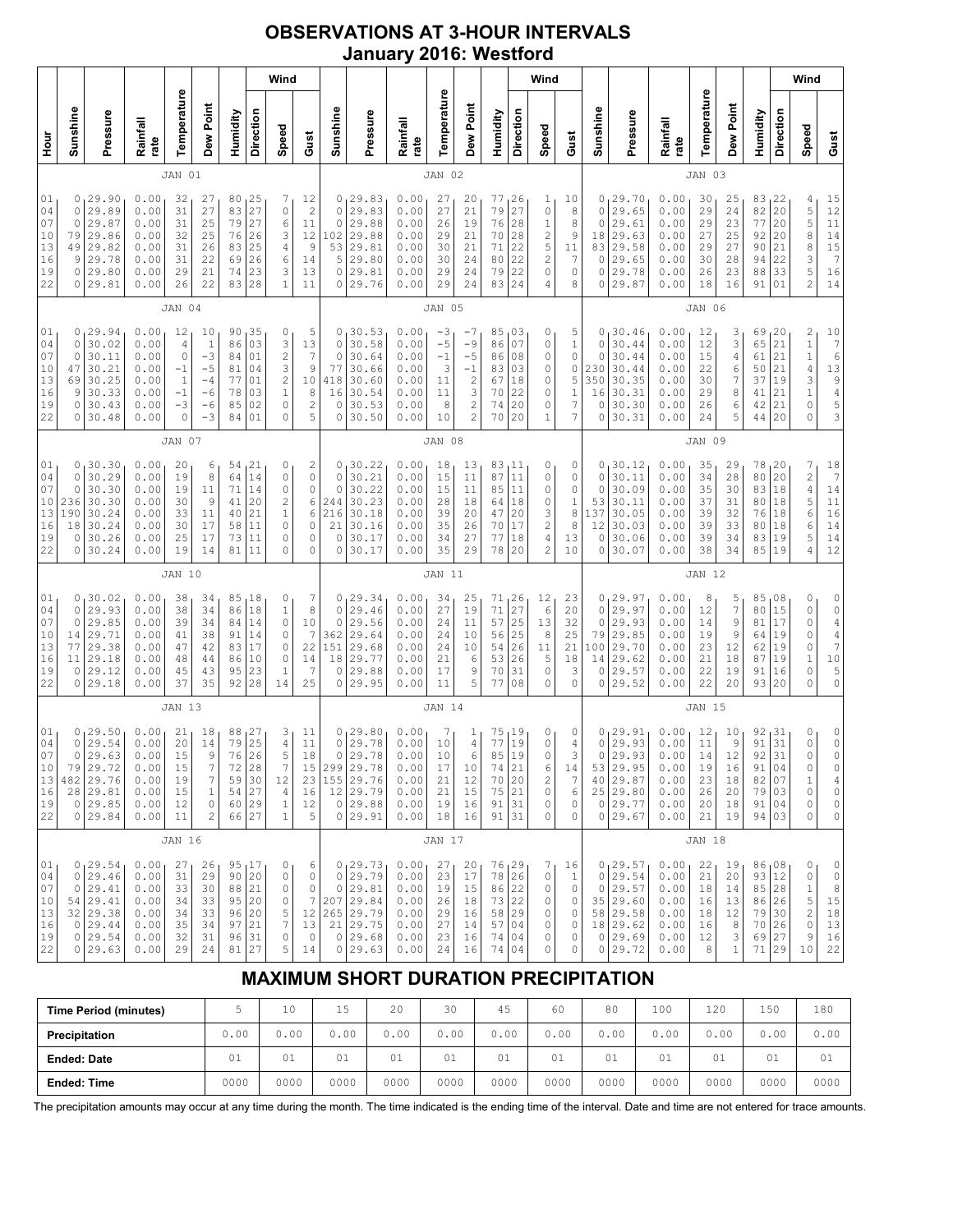### **OBSERVATIONS AT 3-HOUR INTERVALS January 2016: Westford**

|                                              |                                                            |                                                                           |                                                              |                                                          |                                                                           |                                              |                                                  | Wind                                                              |                                                                        |                                                                       |                                                                           |                                                              |                                                      |                                                         |                                              |                                                | Wind                                                                      |                                                                 |                                                              |                                                                         |                                                              |                                              |                                                    |                                                 |                                                    | Wind                                                                                                    |                                                                                                                       |
|----------------------------------------------|------------------------------------------------------------|---------------------------------------------------------------------------|--------------------------------------------------------------|----------------------------------------------------------|---------------------------------------------------------------------------|----------------------------------------------|--------------------------------------------------|-------------------------------------------------------------------|------------------------------------------------------------------------|-----------------------------------------------------------------------|---------------------------------------------------------------------------|--------------------------------------------------------------|------------------------------------------------------|---------------------------------------------------------|----------------------------------------------|------------------------------------------------|---------------------------------------------------------------------------|-----------------------------------------------------------------|--------------------------------------------------------------|-------------------------------------------------------------------------|--------------------------------------------------------------|----------------------------------------------|----------------------------------------------------|-------------------------------------------------|----------------------------------------------------|---------------------------------------------------------------------------------------------------------|-----------------------------------------------------------------------------------------------------------------------|
| ј<br>Э                                       | Sunshine                                                   | Pressure                                                                  | Rainfall<br>rate                                             | Temperature                                              | Dew Point                                                                 | Humidity                                     | Direction                                        | Speed                                                             | Gust                                                                   | Sunshine                                                              | Pressure                                                                  | Rainfall<br>rate                                             | Temperature                                          | Dew Point                                               | Humidity                                     | Direction                                      | Speed                                                                     | Gust                                                            | Sunshine                                                     | Pressure                                                                | Rainfall<br>rate                                             | Temperature                                  | Dew Point                                          | Humidity                                        | <b>Direction</b>                                   | Speed                                                                                                   | Gust                                                                                                                  |
|                                              |                                                            |                                                                           |                                                              | <b>JAN 19</b>                                            |                                                                           |                                              |                                                  |                                                                   |                                                                        |                                                                       |                                                                           |                                                              | <b>JAN 20</b>                                        |                                                         |                                              |                                                |                                                                           |                                                                 |                                                              |                                                                         |                                                              | <b>JAN 21</b>                                |                                                    |                                                 |                                                    |                                                                                                         |                                                                                                                       |
| 01<br>04<br>07<br>10<br>13<br>16<br>19<br>22 | $\circ$<br>$\mathbb O$<br>120<br>84<br>12<br>0             | 0, 29.73<br>29.76<br>29.79<br>29.83<br>29.81<br>29.90<br>29.97<br>0 30.01 | 0.00<br>0.00<br>0.00<br>0.00<br>0.00<br>0.00<br>0.00<br>0.00 | 5<br>3<br>$\sqrt{4}$<br>5<br>7<br>8<br>11<br>14          | $^{-1}$<br>$-3$<br>$-1$<br>$\mathbf{1}$<br>$\overline{4}$<br>5<br>8<br>11 | 78<br>80<br>85<br>88<br>88<br>88<br>88       | 74, 28<br>27<br>31<br>32<br>28<br>27<br>27<br>30 | 3<br>6<br>6<br>$\overline{c}$<br>4<br>6<br>8<br>7                 | 15<br>15<br>15<br>11<br>10<br>11<br>15<br>14                           | $\circ$<br>$\circ$<br>97<br>489<br>35<br>$\circ$                      | 0, 30.03<br>30.08<br>30.12<br>30.14<br>30.09<br>30.06<br>30.06<br>0 30.06 | 0.00<br>0.00<br>0.00<br>0.00<br>0.00<br>0.00<br>0.00<br>0.00 | 12<br>13<br>15<br>15<br>20<br>21<br>16<br>13         | 9<br>10<br>11<br>12<br>13<br>11<br>10<br>9              | 88<br>86<br>87<br>85<br>74<br>66<br>75<br>84 | 135<br>28<br>30<br>29<br>30<br>32<br>30<br>30  | 1<br>7<br>5<br>9<br>6<br>0<br>0<br>0                                      | 13<br>14<br>13<br>14<br>13<br>9<br>10<br>$\circ$                | $\circ$<br>$\circ$<br>171<br>401<br>39<br>$\circ$<br>$\circ$ | 0, 30.06<br>30.06<br>30.10<br>30.14<br>30.12<br>30.14<br>30.19<br>30.21 | 0.00<br>0.00<br>0.00<br>0.00<br>0.00<br>0.00<br>0.00<br>0.00 | 15<br>14<br>11<br>13<br>17<br>16<br>12<br>14 | 10<br>10<br>8<br>7<br>8<br>7<br>6<br>8             | 81,31<br>82<br>88<br>78<br>69<br>67<br>75<br>77 | 31<br>31<br>31<br>33<br>0 <sub>0</sub><br>32<br>32 | 0<br>$\mathbb O$<br>$\mathbb O$<br>$\,1\,$<br>$\overline{\mathbf{c}}$<br>$\circ$<br>0<br>$\overline{c}$ | $\begin{array}{c} 0 \\ 1 \\ 0 \\ 12 \end{array}$<br>$12$<br>$\mathbf 1$<br>11<br>13                                   |
|                                              |                                                            |                                                                           |                                                              | <b>JAN 22</b>                                            |                                                                           |                                              |                                                  |                                                                   |                                                                        |                                                                       |                                                                           |                                                              | <b>JAN 23</b>                                        |                                                         |                                              |                                                |                                                                           |                                                                 |                                                              |                                                                         |                                                              | <b>JAN 24</b>                                |                                                    |                                                 |                                                    |                                                                                                         |                                                                                                                       |
| 01<br>04<br>07<br>10<br>13<br>16<br>19<br>22 | 0<br>$\mathbf{0}$<br>$\circ$<br>271<br>406<br>42<br>0<br>0 | 130.22<br>30.24<br>30.25<br>30.28<br>30.24<br>30.21<br>30.23<br>30.22     | 0.00<br>0.00<br>0.00<br>0.00<br>0.00<br>0.00<br>0.00<br>0.00 | 14<br>15<br>15<br>21<br>25<br>22<br>11<br>$\overline{7}$ | 9<br>$10$<br>10<br>11<br>11<br>8<br>5<br>$\overline{4}$                   | 79<br>81<br>81<br>66<br>55<br>56<br>78<br>85 | 33<br>28<br>33<br>32<br>01<br>03<br>35<br>35     | 1<br>$\circ$<br>0<br>$1\,$<br>$\sqrt{2}$<br>$\mathbf 0$<br>0<br>0 | 10<br>$\,1\,$<br>$\mathsf 9$<br>5<br>10<br>$\,1\,$<br>$\mathbb O$<br>0 | $\circ$<br>$\mathbf{0}$<br>137<br>316<br>42<br>$\circ$<br>$\mathbf 0$ | 0, 30.21<br>30.18<br>30.14<br>30.11<br>30.01<br>29.96<br>29.99<br>29.95   | 0.00<br>0.00<br>0.00<br>0.00<br>0.00<br>0.00<br>0.00<br>0.00 | 5<br>3<br>$\overline{c}$<br>11<br>18<br>14<br>6<br>4 | 2<br>$1\,$<br>$-1$<br>8<br>10<br>7<br>3<br>$\mathbf{1}$ | 89<br>91<br>88<br>89<br>72<br>74<br>87<br>89 | 35 ا<br>35<br>02<br>04<br>34<br>34<br>01<br>01 | 0<br>$\mathsf{O}\xspace$<br>0<br>0<br>0<br>0<br>0<br>$\Omega$             | 0<br>0<br>0<br>0<br>1<br>2<br>0<br>0                            | $\circ$<br>$\circ$<br>381<br>427<br>51<br>0<br>0             | 0, 29.94<br>29.94<br>29.98<br>30.02<br>29.99<br>30.01<br>30.04<br>30.07 | 0.00<br>0.00<br>0.00<br>0.00<br>0.00<br>0.00<br>0.00<br>0.00 | 2<br>0<br>$-1$<br>13<br>19<br>20<br>17<br>17 | $-1$<br>$-2$<br>$-4$<br>10<br>12<br>10<br>10<br>14 | 89<br>89<br>87<br>89<br>74<br>64<br>76<br>89    | 01<br>01<br>02<br>02<br>03<br>08<br>08<br>20       | 0<br>$\circ$<br>$\mathbb O$<br>$\mathbb O$<br>0<br>0<br>0<br>$\circ$                                    | $\begin{matrix} 0 \\ 0 \end{matrix}$<br>$\mathbb O$<br>$\circ$<br>$\overline{4}$<br>$\mathbb O$<br>$\circ$<br>$\circ$ |
|                                              |                                                            |                                                                           |                                                              | <b>JAN 25</b>                                            |                                                                           |                                              |                                                  |                                                                   |                                                                        |                                                                       |                                                                           |                                                              | <b>JAN 26</b>                                        |                                                         |                                              |                                                |                                                                           |                                                                 |                                                              |                                                                         |                                                              | <b>JAN 27</b>                                |                                                    |                                                 |                                                    |                                                                                                         |                                                                                                                       |
| 01<br>04<br>07<br>10<br>13<br>16<br>19<br>22 | 0<br>$\circ$<br>297<br>415<br>46<br>$\circ$                | 0, 30.10<br>30.11<br>30.19<br>30.22<br>30.19<br>30.17<br>30.14<br>0 30.07 | 0.00<br>0.00<br>0.00<br>0.00<br>0.00<br>0.00<br>0.00<br>0.00 | 17<br>14<br>19<br>26<br>34<br>31<br>28<br>27             | 15<br>12<br>13<br>17<br>21<br>21<br>21<br>21                              | 92<br>79<br>70<br>59<br>67<br>76<br>75       | 92, 20<br>19<br>21<br>20<br>22<br>21<br>20<br>19 | 0<br>$\circ$<br>4<br>4<br>$\overline{c}$<br>$\mathbf 1$<br>6<br>4 | 0<br>$\circ$<br>8<br>$10$<br>$\,$ 8 $\,$<br>$\mathsf 9$<br>12<br>9     | $\circ$<br>$\circ$<br>53<br>141<br>9<br>$\mathbf 0$<br>$\circ$        | 0, 29.99<br>29.91<br>29.83<br>29.79<br>29.68<br>29.63<br>29.70<br>29.75   | 0.00<br>0.00<br>0.00<br>0.00<br>0.00<br>0.00<br>0.00<br>0.00 | 31<br>31<br>34<br>35<br>36<br>39<br>39<br>38         | 22<br>19<br>23<br>26<br>31<br>33<br>33<br>30            | 68<br>62<br>66<br>70<br>80<br>79<br>81<br>73 | 120<br> 20<br>20<br>20<br>20<br>20<br>22<br>24 | 8<br>9<br>6<br>13<br>10<br>8<br>$\overline{\mathbf{c}}$<br>$\overline{c}$ | 20<br>25<br>24<br>27<br>22<br>14<br>15<br>18                    | $\circ$<br>$\circ$<br>60<br>141<br>63<br>0<br>$\circ$        | 0, 29.76<br>29.79<br>29.83<br>29.91<br>29.92<br>30.00<br>30.03<br>30.01 | 0.00<br>0.00<br>0.00<br>0.00<br>0.00<br>0.00<br>0.00<br>0.00 | 37<br>35<br>33<br>25<br>25<br>24<br>18<br>13 | 29<br>29<br>26<br>20<br>18<br>14<br>12<br>10       | 72<br>77<br>75<br>82<br>74<br>66<br>78<br>88    | 26<br>26<br>25<br>32<br>30<br>02<br>32<br>32       | 3<br>$\mathbf 1$<br>$\overline{c}$<br>3<br>$1\,$<br>$1\,$<br>$\circ$<br>$\circ$                         | 19<br>$10$<br>$11\,$<br>$1\,6$<br>$\begin{array}{c} 5 \\ 8 \end{array}$<br>$\mathbb O$<br>$\mathbb O$                 |
|                                              |                                                            |                                                                           |                                                              | <b>JAN 28</b>                                            |                                                                           |                                              |                                                  |                                                                   |                                                                        |                                                                       |                                                                           |                                                              | <b>JAN 29</b>                                        |                                                         |                                              |                                                |                                                                           |                                                                 |                                                              |                                                                         |                                                              | <b>JAN 30</b>                                |                                                    |                                                 |                                                    |                                                                                                         |                                                                                                                       |
| 01<br>04<br>07<br>10<br>13<br>16<br>19<br>22 | 0<br>0<br>$\circ$<br>160<br>237<br>33<br>$\circ$           | , 30.02<br>29.96<br>29.91<br>29.82<br>29.70<br>29.64<br>29.62<br>0 29.58  | 0.00<br>0.00<br>0.00<br>0.00<br>0.00<br>0.00<br>0.00<br>0.00 | 14<br>14<br>16<br>27<br>32<br>33<br>35<br>35             | 11<br>11<br>12<br>19<br>20<br>21<br>22<br>22                              | 89<br>85<br>73<br>62<br>61<br>59<br>59       | 88, 20<br>19<br>17<br>20<br>21<br>22<br>20<br>22 | 0<br>0<br>0<br>3<br>9<br>$\sqrt{4}$<br>5<br>4                     | 0<br>$\mathbb O$<br>0<br>10<br>23<br>18<br>15<br>18                    | $\circ$<br>$\mathbf{0}$<br>26<br>77<br>23<br>$\circ$                  | 0, 29.54<br>29.46<br>29.43<br>29.42<br>29.39<br>29.45<br>29.57<br>0 29.68 | 0.00<br>0.00<br>0.00<br>0.00<br>0.00<br>0.00<br>0.00<br>0.00 | 33<br>32<br>31<br>29<br>31<br>31<br>27<br>24         | 21<br>20<br>22<br>27<br>28<br>29<br>26<br>21            | 61<br>61<br>67<br>91<br>91<br>94<br>94<br>91 | 121<br>21<br>20<br>19<br>21<br>32<br>34<br>32  | 2<br>$\overline{c}$<br>0<br>$\mathsf{O}\xspace$<br>0<br>1<br>$\,1\,$<br>0 | 12<br>$\boldsymbol{7}$<br>$\mathbb O$<br>5<br>0<br>7<br>14<br>0 | 0<br>$\circ$<br>86<br>81<br>18<br>$\circ$<br>0               | 0, 29.75<br>29.85<br>29.93<br>29.93<br>29.82<br>29.75<br>29.76<br>29.73 | 0.00<br>0.00<br>0.00<br>0.00<br>0.00<br>0.00<br>0.00<br>0.00 | 21<br>20<br>19<br>23<br>26<br>29<br>31<br>34 | 18<br>17<br>16<br>18<br>20<br>20<br>22<br>21       | 89<br>89<br>88<br>83<br>77<br>71<br>69<br>58    | 30<br>30<br>28<br>21<br>20<br>21<br>20<br>20       | 0<br>0<br>$\circ$<br>$\mathbb O$<br>$\overline{c}$<br>6<br>5<br>$\overline{4}$                          | $\begin{matrix} 0 \\ 0 \end{matrix}$<br>$\circ$<br>$\circ$<br>$1\,8$<br>$1\,1$<br>20<br>22                            |
|                                              |                                                            |                                                                           |                                                              | <b>JAN 31</b>                                            |                                                                           |                                              |                                                  |                                                                   |                                                                        |                                                                       |                                                                           |                                                              |                                                      |                                                         |                                              |                                                |                                                                           |                                                                 |                                                              |                                                                         |                                                              |                                              |                                                    |                                                 |                                                    |                                                                                                         |                                                                                                                       |
| 01<br>04<br>07<br>10<br>13<br>16<br>19<br>22 | 0<br>0<br>0<br>234<br>148<br>35<br>$\circ$                 | 129.73<br>29.75<br>29.78<br>29.76<br>29.73<br>29.70<br>29.66<br>0 29.60   | 0.00<br>0.00<br>0.00<br>0.00<br>0.00<br>0.00<br>0.00<br>0.00 | 35<br>34<br>35<br>41<br>43<br>43<br>43<br>45             | 21<br>21<br>22<br>25<br>26<br>29<br>32<br>32                              | 58<br>59<br>53<br>52<br>57<br>65<br>59       | 55, 20<br>21<br>20<br>20<br>20<br>21<br>18<br>20 | 8<br>4<br>4<br>$\boldsymbol{7}$<br>6<br>5<br>$\overline{c}$<br>7  | 24<br>13<br>12<br>18<br>15<br>16<br>$\overline{9}$<br>14               |                                                                       |                                                                           |                                                              |                                                      |                                                         |                                              |                                                |                                                                           |                                                                 |                                                              |                                                                         |                                                              |                                              |                                                    |                                                 |                                                    |                                                                                                         |                                                                                                                       |

### NOTES:

Units are: Temperature=°F, Wind=mph, Pressure=Inches Hg, Precipitation=inches.<br>Wind Direction: Directions are those from which the wind is blowing, indicated in tens of degrees<br>from true north: i.e., 09 for East, 18 for So

# **WEATHER NOTES SUMMARY BY HOUR**

|    |                                              |                                           |                                                                              | <b>Averages</b>                              |                                              | <b>Resultant</b><br>Wind                     |                                                      |                                              |                                                      |  |
|----|----------------------------------------------|-------------------------------------------|------------------------------------------------------------------------------|----------------------------------------------|----------------------------------------------|----------------------------------------------|------------------------------------------------------|----------------------------------------------|------------------------------------------------------|--|
| n. | Hour                                         | Sunshine                                  | Pressure                                                                     | Temperature                                  | Dew Point                                    | Humidity                                     | Wind Speed                                           | Direction                                    | Speed                                                |  |
|    | 01<br>04<br>07<br>10<br>13<br>16<br>19<br>22 | 0<br>0<br>0<br>141<br>203<br>23<br>0<br>0 | 29.918<br>29.920<br>29.932<br>29.942<br>29.887<br>29.878<br>29.906<br>29.909 | 20<br>19<br>19<br>23<br>26<br>25<br>23<br>21 | 15<br>14<br>13<br>16<br>17<br>17<br>17<br>16 | 80<br>80<br>80<br>76<br>70<br>71<br>78<br>79 | 2.2<br>1.7<br>2.1<br>3.1<br>3.5<br>2.2<br>1.9<br>2.4 | 24<br>24<br>25<br>24<br>24<br>23<br>24<br>26 | 1.8<br>1.2<br>1.5<br>2.1<br>2.4<br>1.7<br>1.3<br>1.8 |  |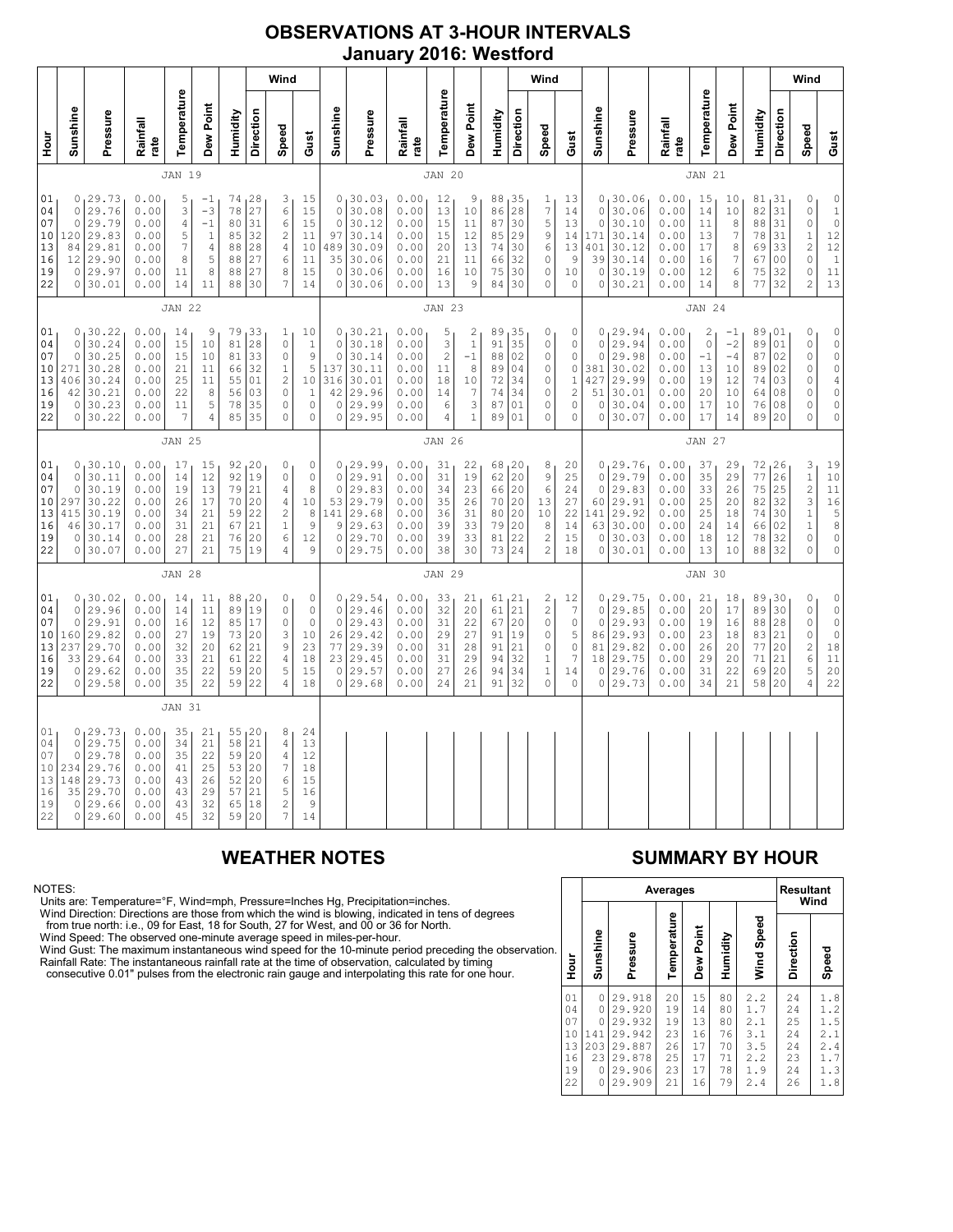### **HOURLY PRECIPITATION (Water Equivalent) January 2016: Westford**

| Date                                                      |    |    |    |    |    | A.M. Hour Ending at                                                                                                                                                                                                                                                                    |    |    |    |    |    |    | P.M. Hour Ending at |    |    |    |    |    |    |    |    |    |    |      | Date                                                                                     |
|-----------------------------------------------------------|----|----|----|----|----|----------------------------------------------------------------------------------------------------------------------------------------------------------------------------------------------------------------------------------------------------------------------------------------|----|----|----|----|----|----|---------------------|----|----|----|----|----|----|----|----|----|----|------|------------------------------------------------------------------------------------------|
|                                                           | 01 | 02 | 03 | 04 | 05 | 06                                                                                                                                                                                                                                                                                     | 07 | 08 | 09 | 10 | 11 | 12 | 01                  | 02 | 03 | 04 | 05 | 06 | 07 | 08 | 09 | 10 | 11 | $12$ |                                                                                          |
| 01<br>02<br>03<br>04<br>05                                |    |    |    |    |    |                                                                                                                                                                                                                                                                                        |    |    |    |    |    |    |                     |    |    |    |    |    |    |    |    |    |    |      | 01<br>02<br>03<br>03<br>04<br>05                                                         |
| 06<br>07<br>$08$<br>09<br>10                              |    |    |    |    |    |                                                                                                                                                                                                                                                                                        |    |    |    |    |    |    |                     |    |    |    |    |    |    |    |    |    |    |      | 06<br>$0\,7$<br>$08$<br>$09$<br>10                                                       |
| 11<br>12<br>$13$<br>14<br>15                              |    |    |    |    |    |                                                                                                                                                                                                                                                                                        |    |    |    |    |    |    |                     |    |    |    |    |    |    |    |    |    |    |      | $\begin{array}{c} 11 \\ 12 \\ 13 \\ 14 \\ 15 \end{array}$                                |
| $16$<br>$17$<br>18<br>19<br>20                            |    |    |    |    |    |                                                                                                                                                                                                                                                                                        |    |    |    |    |    |    |                     |    |    |    |    |    |    |    |    |    |    |      | $\begin{array}{c} 16 \\ 17 \end{array}$<br>$\begin{array}{c} 18 \\ 19 \end{array}$<br>20 |
| $\begin{array}{c} 21 \\ 22 \end{array}$<br>23<br>24<br>25 |    |    |    |    |    |                                                                                                                                                                                                                                                                                        |    |    |    |    |    |    |                     |    |    |    |    |    |    |    |    |    |    |      | $21$<br>$22$<br>$23$<br>$24$<br>25                                                       |
| $\frac{26}{27}$<br>$28$<br>29<br>30                       |    |    |    |    |    |                                                                                                                                                                                                                                                                                        |    |    |    |    |    |    |                     |    |    |    |    |    |    |    |    |    |    |      | 26<br>27<br>28<br>29<br>30                                                               |
| 31                                                        |    |    |    |    |    |                                                                                                                                                                                                                                                                                        |    |    |    |    |    |    |                     |    |    |    |    |    |    |    |    |    |    |      | 31                                                                                       |
|                                                           |    |    |    |    |    | $\mathsf{sum}$ 0.00 $\mid$ 0.00 $\mid$ 0.00 $\mid$ 0.00 $\mid$ 0.00 $\mid$ 0.00 $\mid$ 0.00 $\mid$ 0.00 $\mid$ 0.00 $\mid$ 0.00 $\mid$ 0.00 $\mid$ 0.00 $\mid$ 0.00 $\mid$ 0.00 $\mid$ 0.00 $\mid$ 0.00 $\mid$ 0.00 $\mid$ 0.00 $\mid$ 0.00 $\mid$ 0.00 $\mid$ 0.00 $\mid$ 0.00 $\mid$ |    |    |    |    |    |    |                     |    |    |    |    |    |    |    |    |    |    |      |                                                                                          |

During a frozen precipitation event, hourly precipitation totals may not be recorded. In this case, daily amounts are typically entered in the last column (hour ending at 12 A.M.)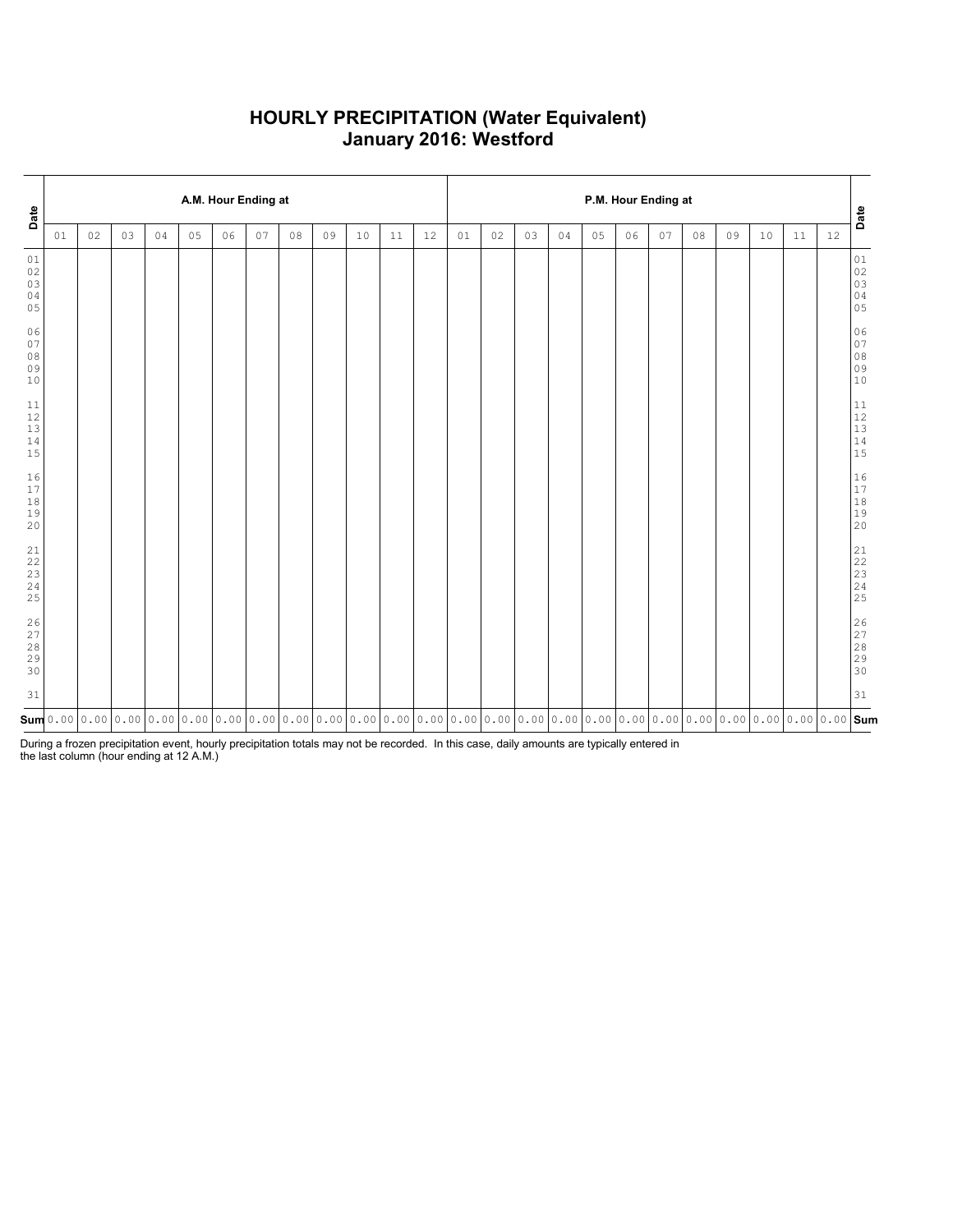# **HOUR-BY-HOUR DATA January 2016: Westford**